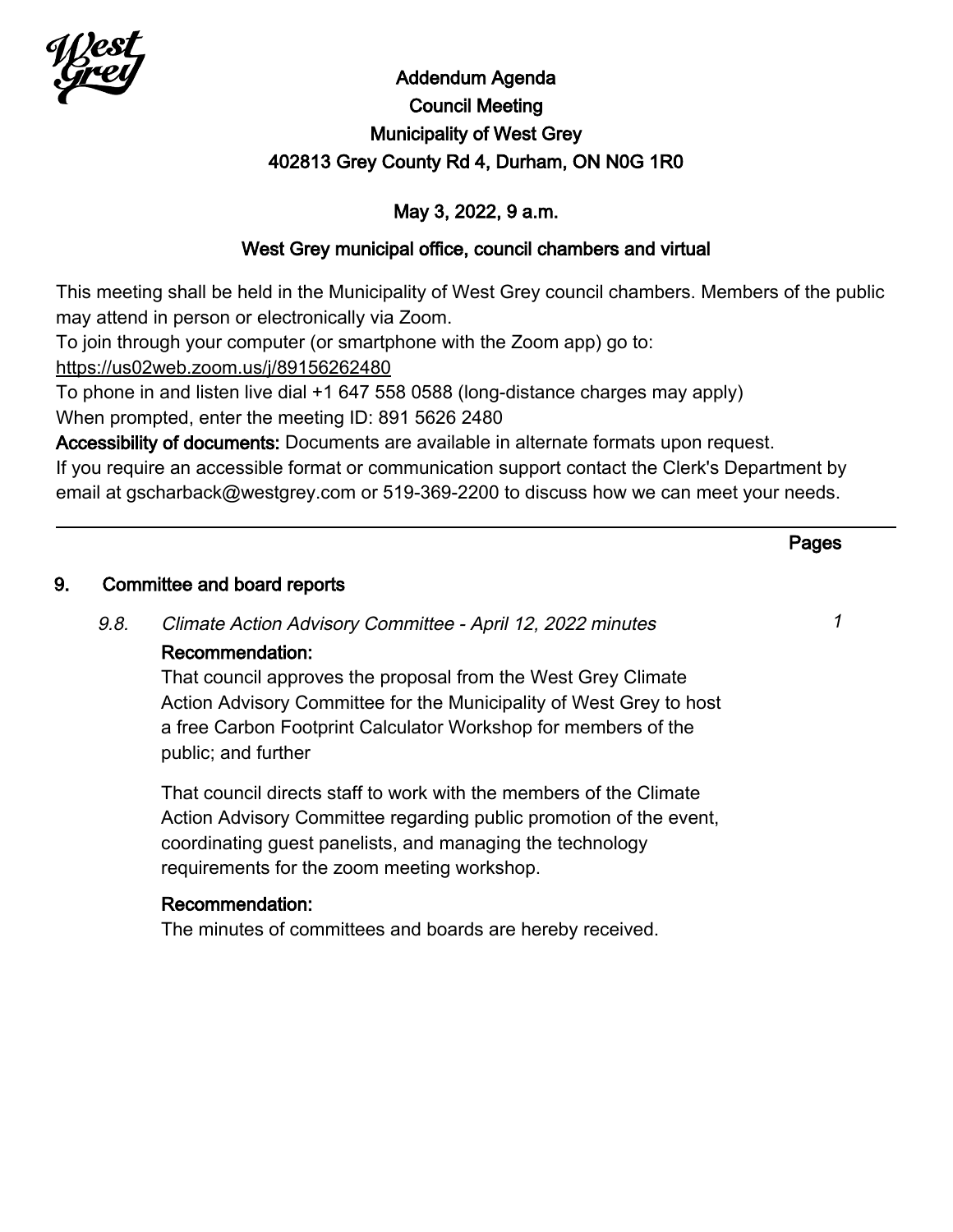# **Draft Minutes**

Climate Action Advisory Committee Meeting Municipality of West Grey 402 Grey Road 4, Durham, ON N0G 1R0 April 12, 2022 | 7 – 8:30 p.m. Virtual meeting

Members present:

Lydia Dyck, Nikki May, Elizabeth Murray, Lee Papineau, Eric Saunders, Sabrina Barlow

Councillor Beth Hamilton

Member regrets: Jessica Pelchat, Jen Williamson, Councillor Geoff Shea

Staff present: Laura Johnston, Chief Administrative Officer

## **1. Call to order**

a. Chair L. Dyck called the meeting to order at 7:02 p.m.

## **2. Declaration of pecuniary interest and general nature thereof**

a. None

## **3. Approval of minutes**

# **Resolution 3-2022**

**Seconded by: E. Saunders** 

That the minutes of the March 12, 2022 meeting be accepted as written.

## **Disposition: Carried**

## **4. Update from CAO Laura Johnston**

#### **4.1 CCAP Process: how and when the committee can comment as well as West Grey's connection to Grey Cty CCAP**

- a. The draft Climate Action Plan was presented to council on Apr 5th. Council is supportive. ICLEI is putting together a community survey. CAAC may not see the questions ahead of time but CAO Johnston will try to share them if possible.. Timeline of plan is to finalize the draft CCAP in 2nd quarter and take to council in the fall.
- b. Council has approved an Environmental Officer position to start in Sept.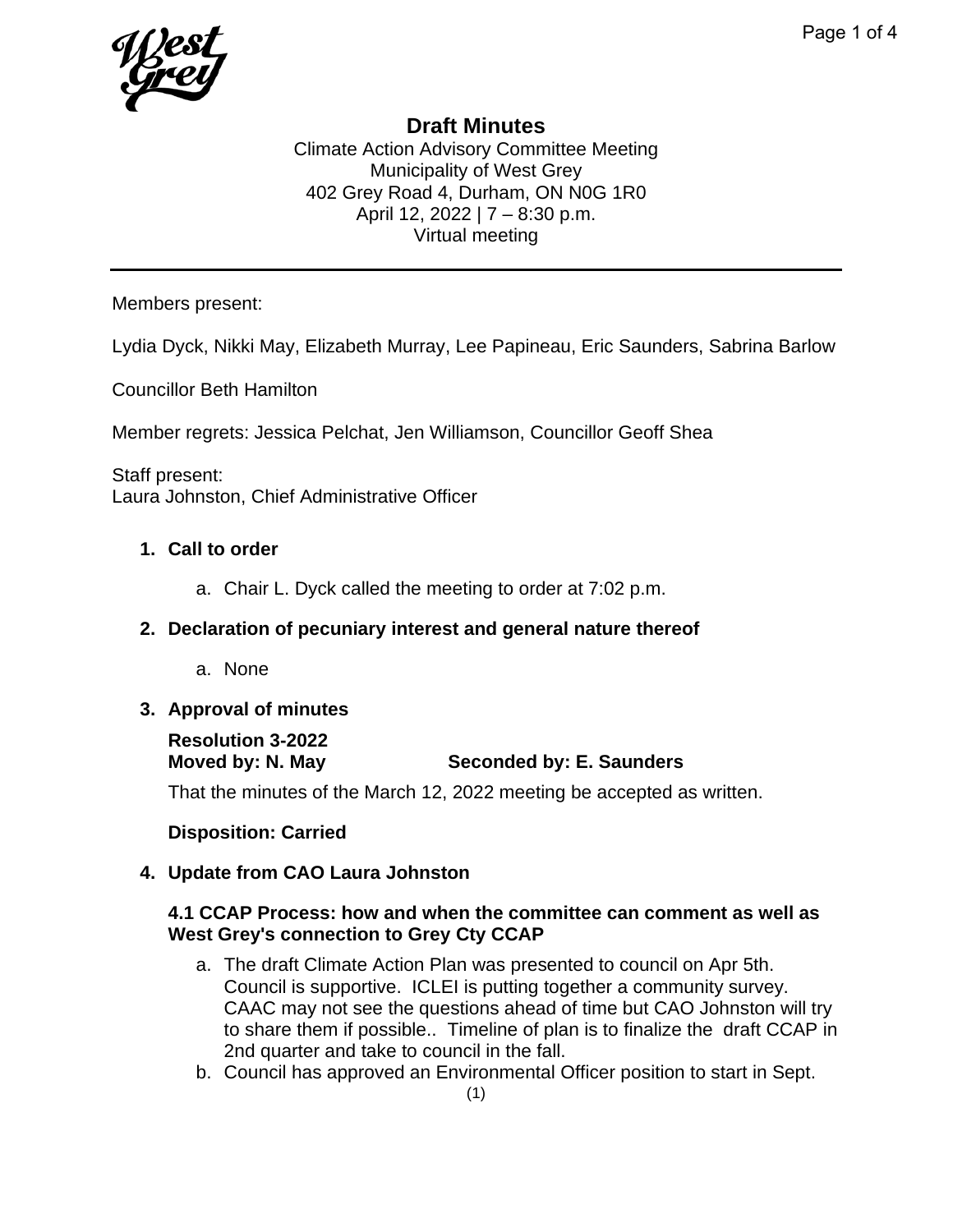Budget discussions will be in July Aug, that's when the CAA Committee will be able to say what actions they think are important for budget process.

#### **5. Lydia Dyck: Committee Mandate overview**

**Mandate**: - help develop a feasible climate action plan. Support education and stewardship in the community. Build and support connections to other groups in community; regularly advise council on what we think is important. **Action**: Laura/Beth will send a copy of the mandate for the committee so everyone can review and discuss. **Action**: Beth will send out a copy of the original list of actions that the Sustainability Committee were trying to work on.

#### **6. Nikki May: Carbon Footprint Workshop**

Nikki presented the idea of doing an educational carbon footprint workshop by Zoom for West Grey residents. The workshop would be about an hour long and there would be introductions from a WG staff or a councillor followed by a panel discussion. The panel members would be leaders in the community and they would discuss their experience with a carbon footprint calculator that is available free online, how it made them feel to see where they stood in relation to others, and what they thought they could do to reduce their carbon footprint. There would be an overview of the carbon footprint calculator presented by Odette Bartnicki to educate people on how to do the self-measurement, and suggestions for what people can do to reduce their Greenhouse gas emissions. The committee would work with staff to invite as many residents of West Grey as possible.

#### **6.1 Recommendation to Council**

#### **Resolution 4-2022 Moved by: N. May Seconded by: L. Papineau**

MOTION:

That council approves the proposal from the West Grey Climate Action Advisory Committee for the Municipality of West Grey to host a free Carbon Footprint Calculator Workshop for members of the public; and further

That council directs staff to work with the members of the Climate Action Advisory Committee regarding public promotion of the event, coordinating guest panelists, and managing the technology requirements for the zoom meeting workshop.

#### **Disposition:** CARRIED.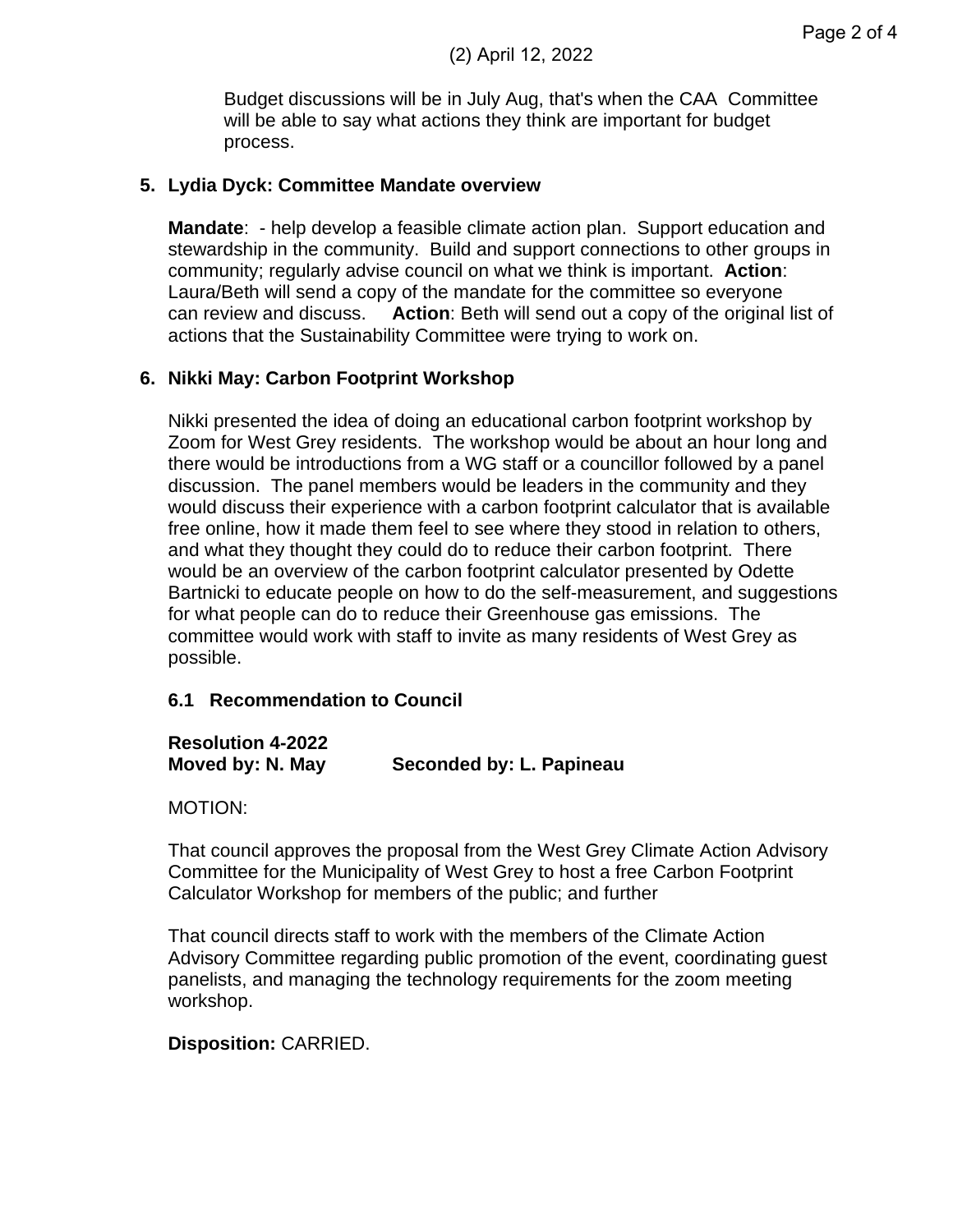## **7. Discussion of ICLEI's presentation on WG CAP**

Several questions regarding clarification of the goals on pages 37 and 38 were asked. **Action:** Laura will take them to ICLEI or discuss with Linda depending on the question.

**Action**: committee members to send questions about ICLEI presentation to Laura, so she can share with ICLEI.

## **8. Adjournment**

**Recommendation**: That we hereby adjourn at 8:34 p.m to meet again on Tuesday May 10, 2022 at 7pm.